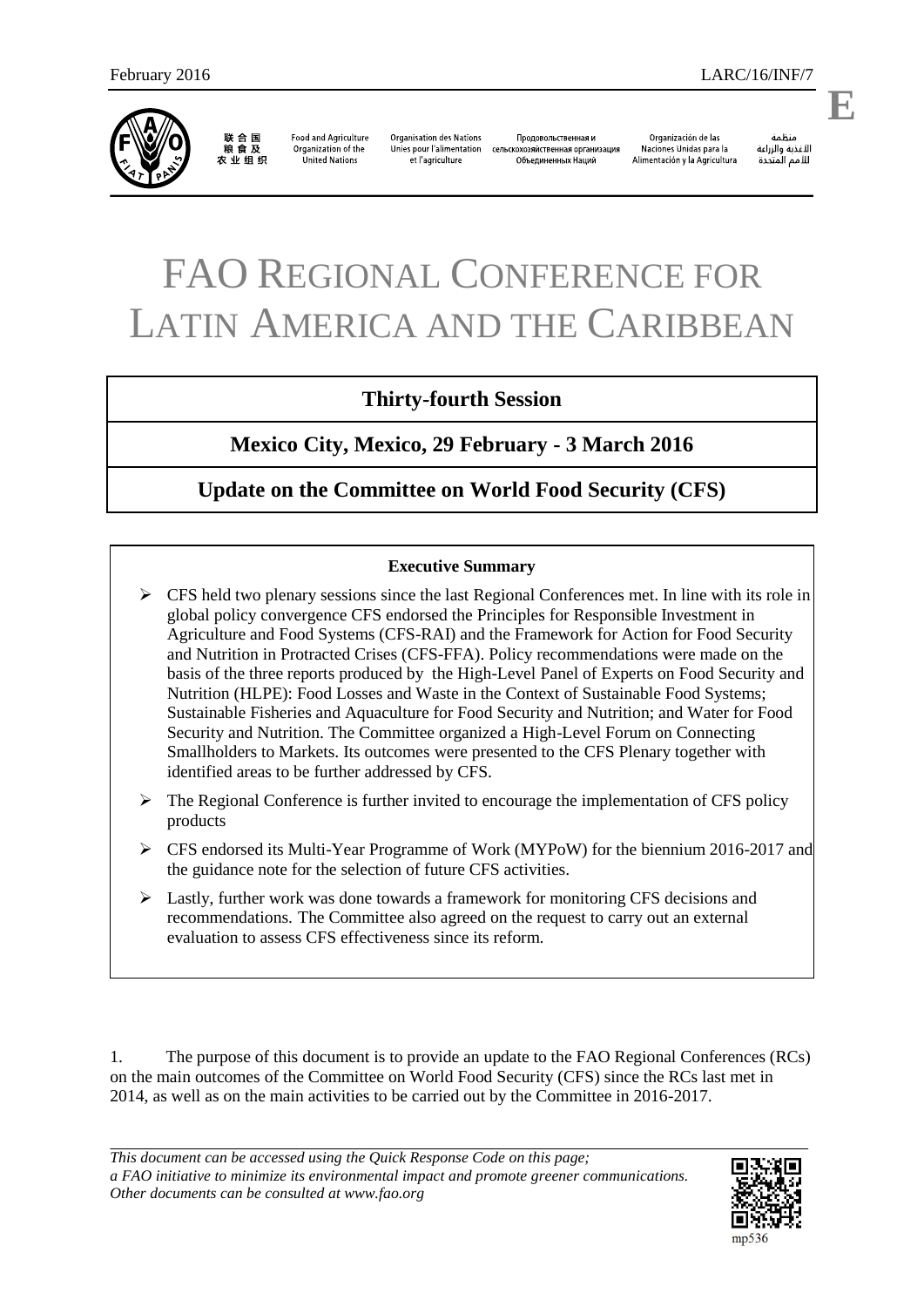2. Since the reform of CFS in 2009, the key features and outcomes of the Plenary Sessions of CFS were presented at the last three RCs in 2010, 2012 and 2014 with the purpose of enhancing food security and nutrition governance by strengthening linkages between global commitments and regional/national efforts.

### **I. Policy convergence**

#### **A. Principles for Responsible Investment in Agriculture and Food Systems (CFS - RAI)<sup>1</sup>**

3. The Principles for Responsible Investment in Agriculture and Food Systems (CFS – RAI) were endorsed by CFS in October 2014 following a two-year multi-stakeholder consultative process. The Principles address all types of investment – public, private, large, small – throughout the food system. They provide a framework that all stakeholders can use when developing national policies, programmes, regulatory frameworks, corporate social responsibility programmes, individual agreements and contracts. The Principles represent the first time that governments, the private sector, civil society organizations, UN agencies, development banks, foundations, research institutions and academia have agreed on what constitutes responsible investment in agriculture and food systems that contribute to food security and nutrition.

#### **B. Framework for Action for Food Security and Nutrition in Protracted Crises (CFS – FFA)<sup>2</sup>**

4. The Framework for Action for Food Security and Nutrition in Protracted Crises (CFS – FFA) was endorsed in October 2015 following a two-year multi-stakeholder consultative process. The Framework for Action provides policy guidance by setting out experience-based principles and describing associated actions that can be taken. The Framework represents a global political consensus among a wide range of stakeholders on how to address critical manifestations of food insecurity and undernutrition, adapt to specific challenges that are magnified in protracted crises, and contribute to resolving the underlying causes of food insecurity and undernutrition in these contexts.

5. The intended users of the Principles are all stakeholders with a role in improving food security and nutrition in protracted crises, namely those providing both short-term and longer-term assistance, but also those with a role in contributing to their own food security and nutrition.

#### **C. Policy recommendations based on reports by the High-Level Panel of Experts on Food Security and Nutrition (HLPE)**

6. In 2014, the High-Level Panel of Experts on Food Security and Nutrition (HLPE) presented the two reports that were requested by the Committee, namely: *Food Losses and Waste in the Context of Sustainable Food Systems and Sustainable Fisheries and Aquaculture for Food Security and Nutrition*. In addition, the HLPE produced a note on *Critical and Emerging Issues for Food Security and Nutrition*, which was used to inform the discussions concerning the preparation of the CFS Multi-Year Programme of Work for the biennium 2016-2017.

7. In 2015, the HLPE produced a report on *Water for Food Security and Nutrition.*

8. All HLPE reports, as well as the policy recommendations resulting from the Round Table discussions held at each Plenary session and endorsed by the Committee can be accessed on the following dedicated page of the CFS website: www.fao.org/cfs/cfs-home/products/en/. These recommendations constitute important policy guidance for further action by a wide range of stakeholders.

In the next biennium the HLPE will produce the following reports:

l

<sup>1</sup> http://www.fao.org/3/a-au866e.pdf

<sup>&</sup>lt;sup>2</sup> http://www.fao.org/fileadmin/templates/cfs/Docs1415/FFA/CFS\_FFA\_Final\_Draft\_Ver2\_EN.pdf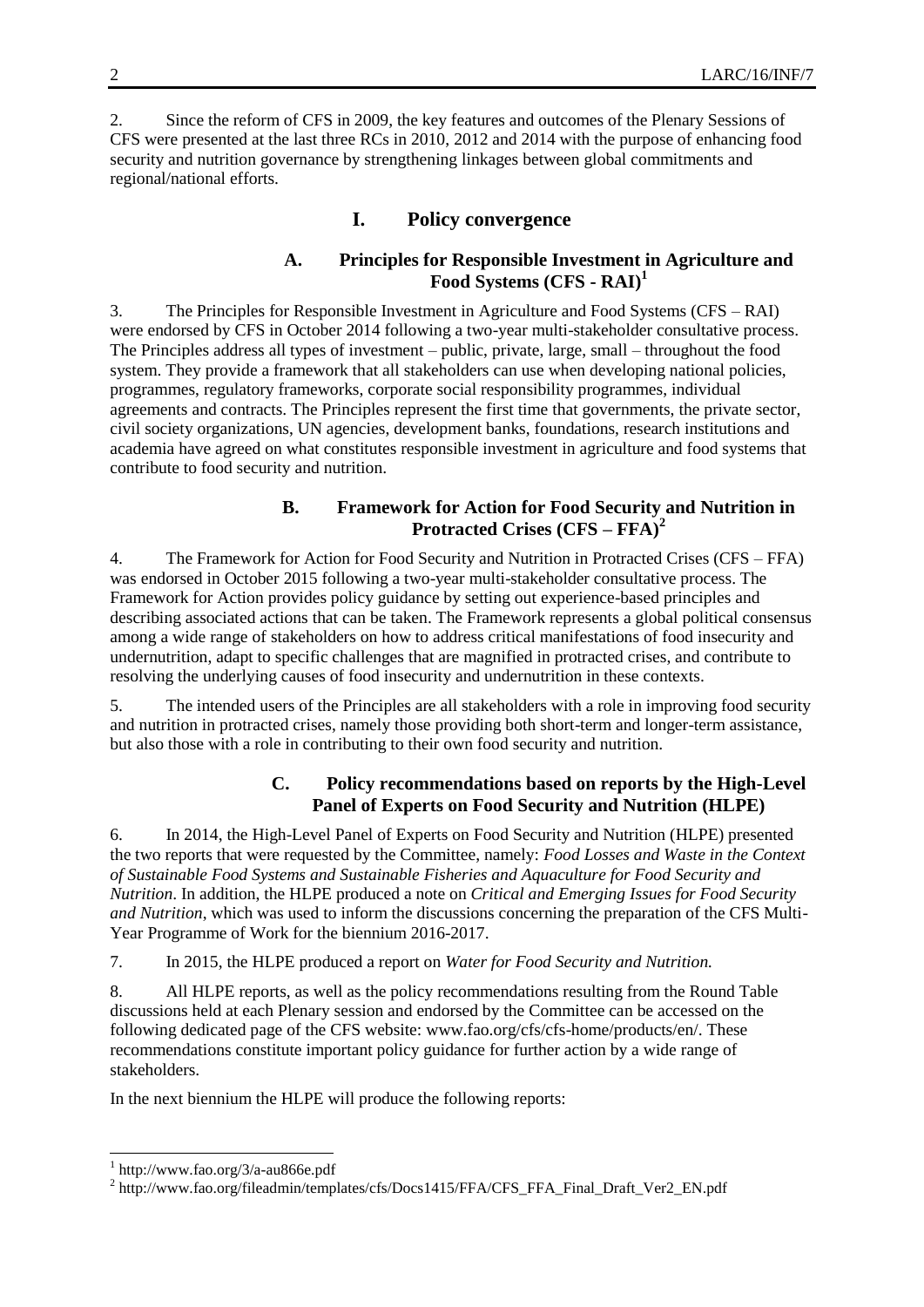- Sustainable agricultural development for food security and nutrition, including the role of livestock (2016)
- Sustainable forestry for food security and nutrition (2017)
- Nutrition and food systems (2017).

#### **D. High-Level Forum on Connecting Smallholders to Markets**

9. A High-Level Forum on Connecting Smallholders to Markets took place in 25 June 2015. The event was organized by CFS with the technical support of FAO, IFAD and WFP as well as with contributions by the Civil Society Mechanism and the Private Sector Mechanism to the preparation of the background document<sup>3</sup> that informed the discussions. The Forum represented an opportunity to discuss policy implications based on the realities faced by smallholders as market actors in a globalized food system as well as lessons from concrete examples of how farmers and farm groups have found opportunities to link to markets.<sup>4</sup>

#### **II. CFS workstreams and activities**

#### **A. Multi-Year Programme of Work (MYPoW) 2016-2017<sup>5</sup>**

10. In October 2015, the Committee adopted the Multi-Year Programme of Work (MYPoW) for the biennium 2016-2017. As a result, the Committee agreed on the following activities:

- CFS role and contribution to nutrition (2016-2017)
- CFS engagement with Sustainable Development Goals (2016-2017)
- Follow-up to the High-Level Forum on Connecting Smallholders to Markets (2016)
- CFS Forum on Women's empowerment in the context of food security and nutrition (2017)
- CFS Forum on Urbanization, rural transformation and implications for food security and nutrition (2016-2017)
- Update of the Global Strategic Framework for Food Security and Nutrition (GSF) (2016- 2017).

11. The Committee also endorsed a revised guidance note for the selection of CFS activities for 2018-2019 (Annex 1, CFS 2015/42/12).

#### **B. Towards a framework for monitoring CFS decisions and recommendations**

12. At its 41st Session in October 2014, the Committee endorsed a methodological proposal for monitoring CFS decisions and requested the CFS Secretariat to conduct a baseline assessment of CFS effectiveness beginning with the implementation of an opinion survey of CFS stakeholders.

13. At its 42nd session in October 2015, the Committee acknowledged the findings of the CFS Effectiveness Survey,<sup>6</sup> which represents an initial snapshot of CFS effectiveness on, among other areas, CFS inclusiveness and participation; coordination and engagement; evidence-based decision making; and promotion of policy convergence. The Open-Ended Working Group on Monitoring was requested to develop in 2016 basic terms of reference to ensure participation, inclusiveness and regional representation in monitoring-related events and agreed to hold a global thematic event during CFS 43 to share experiences and take stock of the use and application of the "Voluntary Guidelines on the Responsible Governance of Tenure of Land, Fisheries and Forests in the Context of National Food

 3 http://www.fao.org/3/a-av042e.pdf

<sup>4</sup> http://www.fao.org/fileadmin/templates/cfs/Docs1415/Events/HLF\_Small/CFS\_HLF\_Smallholders\_Chairs\_Su mmary.pdf

<sup>5</sup> http://www.fao.org/3/a-mo317e.pdf

 $6$  http://www.fao.org/3/a-mo151e.pdf